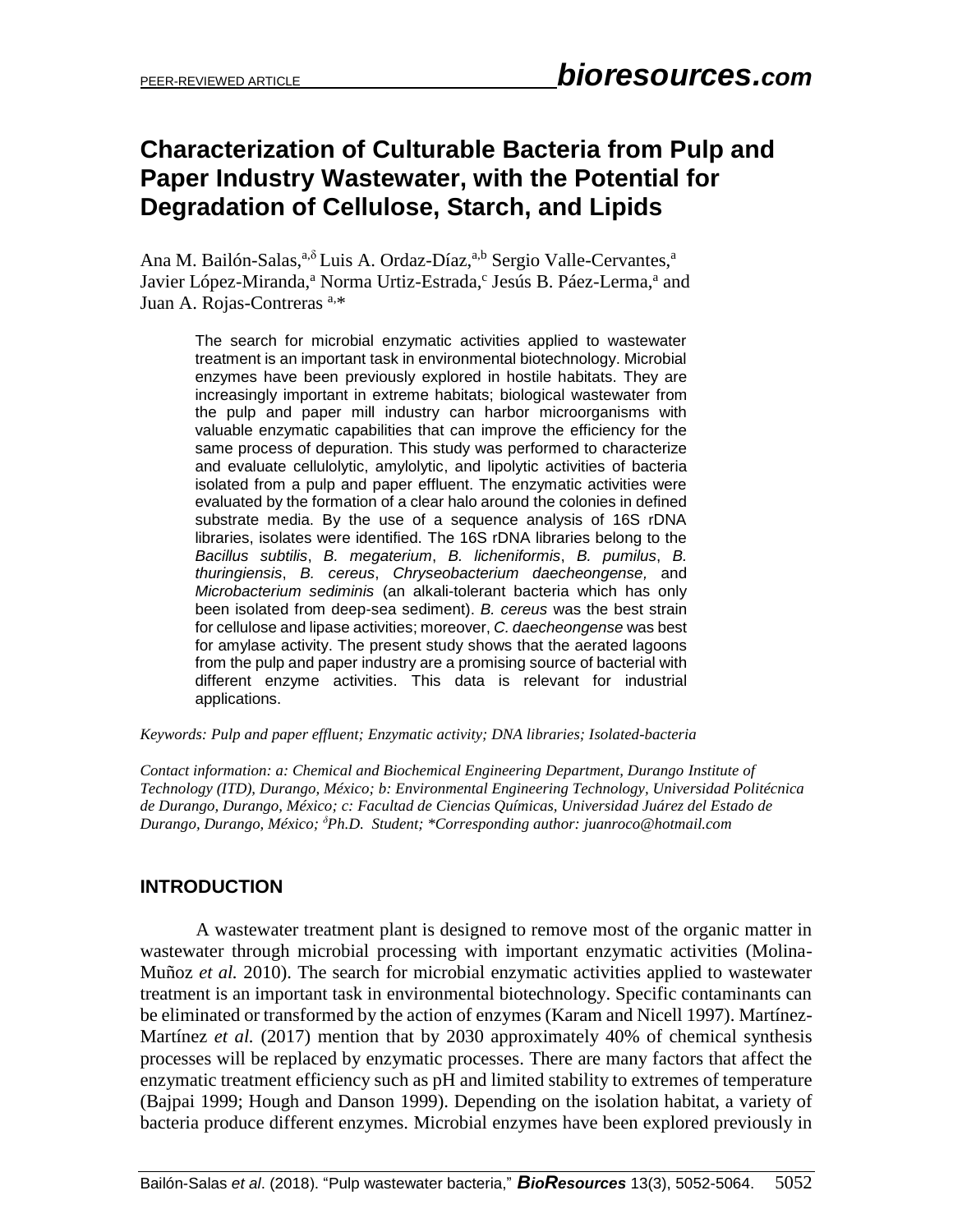hostile habitats, due to their potential use under these conditions (Littlechild 2015). The enzymatic activities enable the bacteria to adapt to extreme conditions, to biodegrade various compounds, to produce several metabolites, and to detoxify metal compounds (Kulshreshtha *et al.* 2010).

The undiscovered microbial diversity is a treasure for biotechnological applications (Streit and Schmitz 2004; Liu and Kokare 2017). However, more than 99% of microbial species are "uncultured", because the environmental conditions of growth are unknown or different (Rondon *et al.* 1999; Hugenholtz 2002). In silico analysis of uncultured bacterial have provided much information about specific genes; however, the function of a gene cannot be determined without experimental testing (Srivastava *et al.* 2016).

The effluent from pulp and paper industry mills is an extreme and polluted environment. It can harbor microorganisms with valuable enzymatic capabilities capable of improving the efficiency of the same process of depuration (Karrasch *et al.* 2006). Pulp and paper industry processes offer numerous opportunities for the application of microbial enzymes (Bajpai 1999).

Wastewater from pulp and paper making processes are an important source of cellulose and contain soluble components such as starch (Thompson *et al.* 2001). Moreover, activated sludge contains cellulose (2 to 8%) and lipids (2 to 10%) (Kyllönen *et al.* 1988). For the degradation of these compounds, fungi are effective in cellulose hydrolysis (Persson *et al.* 1991; Hansen *et al.* 2015; Ordaz-Díaz *et al.* 2016). Nevertheless, of the microorganisms that participate in wastewater depuration, bacteria are the main contributor (Forster *et al.* 2003). Bacteria with the ability to hydrolyze proteins, starch, and lipids, have been used in the past for the treatment of wastewater (Gratia *et al.* 2009). However, few studies have been carried out on the isolation and evaluation of the enzymatic activities of native bacteria from pulp and paper mill effluents.

An option for biological wastewater treatment is inoculation or bioaugmentation with bacteria (previously isolated) that present high enzymatic activity and have been previously adapted to extreme environmental conditions. This research was conducted to explore culturable bacteria and to identify and evaluate the cellulolytic, lipolytic, and amylolytic activities of strains isolated from a pulp and paper mill effluent. The goal was to reveal potential bacteria for the bioremediation of wastewater from pulp and paper mill industrial sites.

# **EXPERIMENTAL**

# **Materials**

Water samples were collected from an effluent lagoon of a pulp and paper mill. The samples were collected and transported in sterile glass jars and coolers for conservation. For bacteria isolation, serial dilutions of water samples were prepared. 100 μL of the wastewater sample was spread on Luria-Bertani (LB) agar plates and were incubated at 37 ºC for 24 h. LB agar-plates contained 10 g peptone (Merck, Darmstadt, Germany), 5 g sodium chloride (Baker Analyzed®, Edo. de Mex., Mexico), 5 g yeast extract (Bexton Dickinson Bioxon, Edo. de Mex., Mexico), and 23 g agar in 1000 mL distilled water, pH adjusted to 7. Bacterial colonies were repeatedly recultured until pure cultures were obtained. The isolated strains were stored at -20  $^{\circ}$ C in 25% (v/v) glycerol prior to their characterization and evaluation.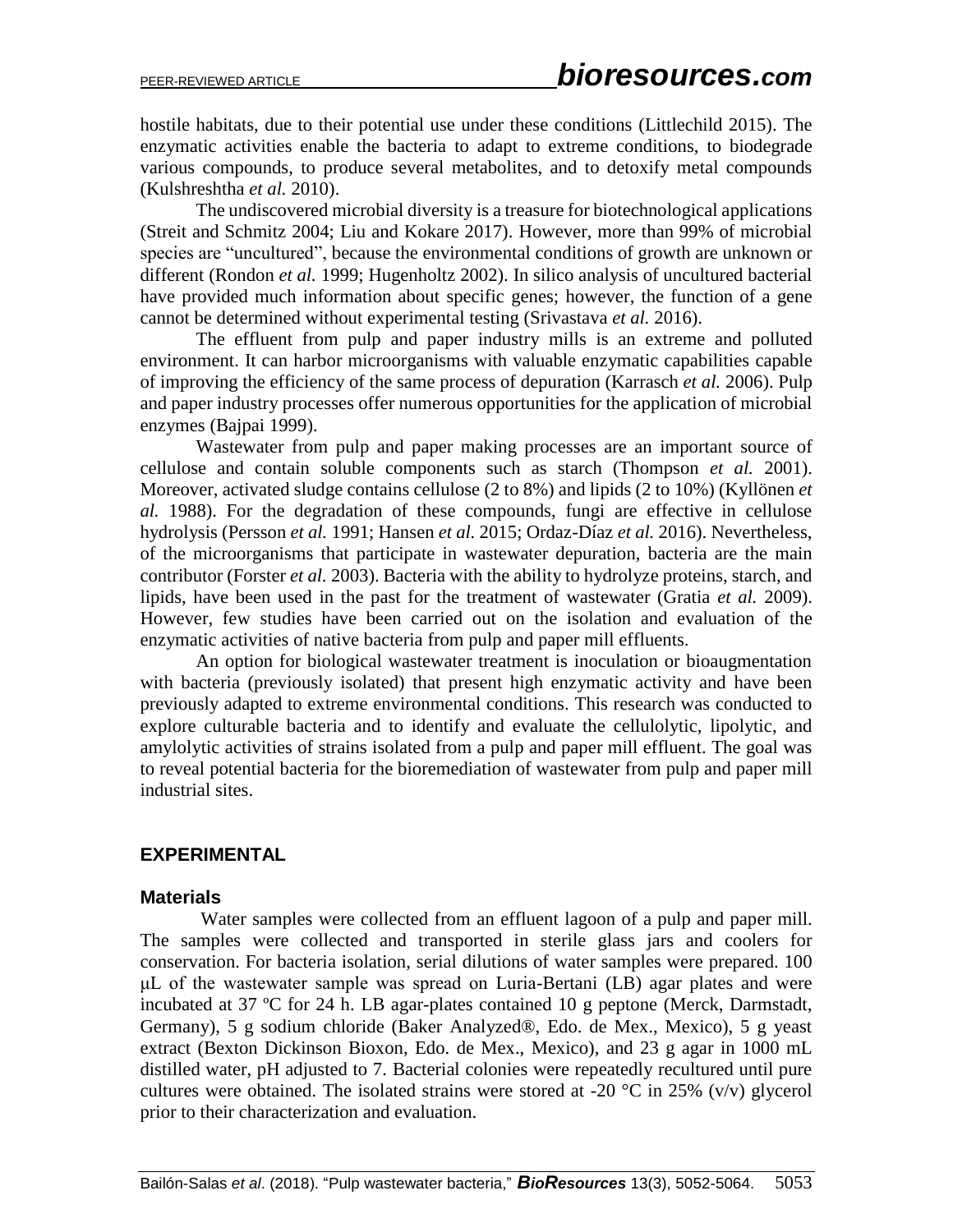#### **Methods**

#### *Molecular identification (16s rDNA)*

Bacteria was pre-cultured in Luria-Bertani broth (2 mL) during 24 h at 30 °C and 150 rpm. DNA extraction was performed using the technique of Cutting and Vander (1990). Bacterial DNA was amplified using universal primers 27f (5' AGAGTTTGAT-CCTGGCTCAG 3') and 1492r (5' GGTTACCTTGTTACGACTT 3'), which amplify the 16S rDNA coding region. The amplification reactions were performed in a total volume of 50 μL containing 300 ng of DNA, 5 μL of PCR buffer, 2.5 U of polymerase, 1 μL (100 pmol) of each primer,  $3 \mu L$  MgCl<sub>2</sub> (1.5 mM), 1  $\mu$ L of dNTP mixture (200  $\mu$ M), and H<sub>2</sub>O Milli-Q. The amplification reactions were performed in a thermal cycler (BioRad® T100, Hercules, CA, USA) using the conditions reported by Bailón-Salas *et al.* (2017). All amplicons were analyzed on 1% agarose gels to confirm the fragment size; PCR products were purified with the (Promega, Fitchburg, WI, USA).

#### *Clone library, sequencing, and phylogenetic analysis*

Each amplicon was ligated into the plasmid pGEM-T Easy Vector and then transformed into *E*. *coli* DH5α competent cells according to the manufacturer's specifications. Plasmid DNA was extracted using PureYield™ Plasmid Miniprep (Promega) and sequenced by the DNA Synthesis and Sequencing Unit of the Institute of Biotechnology (UNAM, Morelos, Mexico).

The sequences were compared with 16S rRNA gene sequences published in the National Center for Biotechnology Information DNA database using Basic Local Alignment Search Tool (BLAST) (Bethesda, MD, USA) and were aligned using ClustalW of BioEdit version 7.2.5 (Hall 1999). Evolutionary analyses were conducted in a MEGA7 (Kumar *et al.* 2016) using the maximum likelihood method (1000 iterations) (Kimura 1980). The nucleotide sequences were deposited in the GenBank public database under the accession numbers (MG977715.1, MG977716.1, MG977717.1, MG977718.1, MG977719.1, MG977720.1, MG977721.1, MG977722.1, MG977723.1, MG977724.1, MG977725.1, MG977726.1, MG977727.1, MG977728.1, and MG977729.1).

#### *Enzyme assays*

Semi-quantitative assessment was performed on over 15 colonies isolated from the aerated lagoon of a pulp and paper mill effluent. All bacterial isolates were cultured in 2 mL of Luria-Bertani liquid agar (LB) and incubated at 30 °C for 24 h. Two microliters of overnight growth culture from each isolate bacterium was spot plated to determine each enzymatic activity. This procedure was performed in triplicate. Agar plates were incubated at 30 °C for 24 h, and enzymatic tests were performed on the solid medium supplemented with different substrates.

#### *Cellulolytic activity determination*

The detection of the cellulolytic potential of the bacterium isolates was evaluated using the Congo red method as described by Teather and Wood (1982). Drip seeding was carried out on cellulose agar (granular, Sigma, Darmstadt, Germany) at 1% (w/v). After incubation, 1% Congo red (w/v) was added as a developer to the colonies present in the media. After 15 min, the excess was removed, and 0.1 M NaCl was added and allowed to stand for 15 min (Wood *et al.* 1988). The cellulolytic activity or hydrolysis capacity was detected by the zone around the colonies after Congo red staining. The enzymatic index (EI) was calculated according to Bortolazzo (2011), where the diameter of hydrolysis is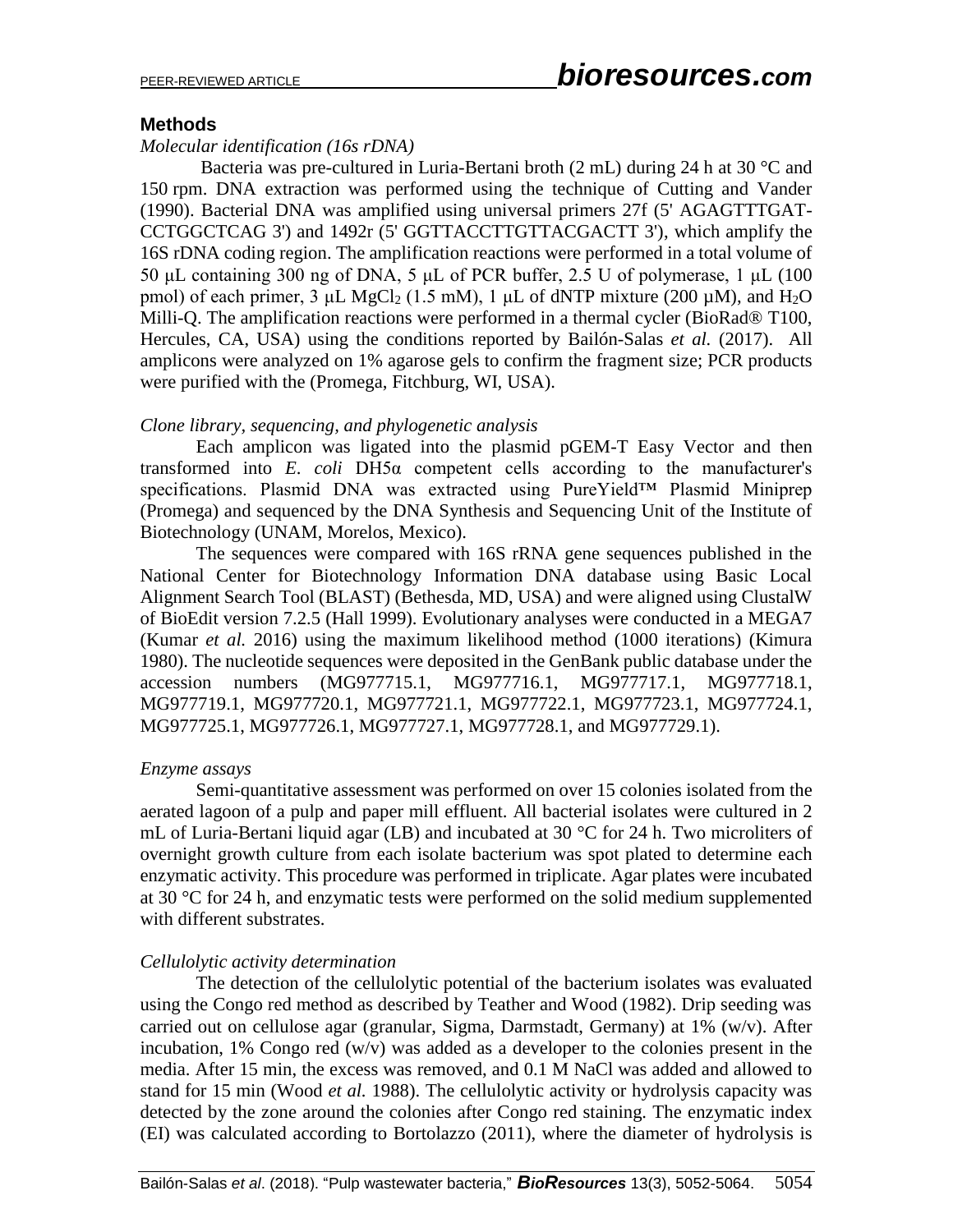divided by the diameter growth of the colony.

#### *Lipolytic activity*

The phospholipase activity was detected using egg-yolk agar  $(10\%)$  suspension as a substrate. Lipase production is positive when clearing zones are formed around the colonies (Strausberg *et al.* 1995; Varadarajan *et al.* 2005). The growth of the colony and the halo of degradation around it were measured after 24 h, obtaining a percentage of degradation. Lipolytic activity (*P*z) was calculated according to Dagdeviren *et al.* (2005). The  $P_z$  values were evaluated as follows: 1.0, negative; 0.99 to 0.9, weak; 0.89 to 0.8, mild; 0.79 to 0.7, relatively strong; and  $< 0.69$ , very strong activity.

# *Amylolytic activity*

To measure starch degradation, plates of LB agar were supplemented with starch (soluble starch, 10 mg, agar, 1.7 g, distilled water, up to 100 mL). After incubation, the amylolytic activity was detected by the formation of translucent halos around the colonies after the addition of lugol solution (Madigan *et al.* 2015).

# **RESULTS AND DISCUSSION**

# **Molecular Identification**

Fifteen bacteria of pure cultures were isolated from wastewater samples collected from a pulp and paper mill wastewater. Phylogenetic analysis showed that the isolated bacteria belonged to the Firmicutes, Bacteroidetes, and Actinobacteria groups (Fig. 1). The tree with the highest log-likelihood  $(-5260.6783)$  is shown. The initial tree(s) for the heuristic search were obtained automatically by applying the Neighbor-Join and BioNJ algorithms to a matrix of pairwise distances estimated using the Maximum Composite Likelihood (MCL) approach, and then the topology with superior log likelihood value was selected. The tree was drawn to scale with branch lengths measured in the number of substitutions per site. The evolutionary history was inferred by using the Maximum Likelihood method based on the Kimura 2-parameter model (Kimura 1980). Horizontal distances indicate evolutionary relatedness, and the bar represents 0.05 base changes per nucleotide position.

The analysis of the cloned sequences submitted to the BLAST search is shown in Table 1. *Bacillus* genera was the dominant bacteria detected. This matches the isolates identified in pulp and paper mill sludge (Chandra *et al.* 2007; Yang *et al.* 2008; Mishra and Thakur 2010; Hooda *et al.* 2015) and in paper industry waste (Shaikh *et al.* 2013).

*Chryseobacterium sp.*, a filamentous bacterium, was isolated from paper mill slimes (Oppong *et al.* 2003) and sludge from a kraft pulp plant (Karn *et al.* 2015). *M. sediminis* a psychro-tolerant, thermos-tolerant, halotolerant, and alkali-tolerant bacterium has only been isolated from deep-sea sediment (Yu *et al.* 2013).

# **Determination of Enzymatic Activities**

Individual bacterium isolates were assessed for their ability to hydrolyze cellulose, lipids, and starch.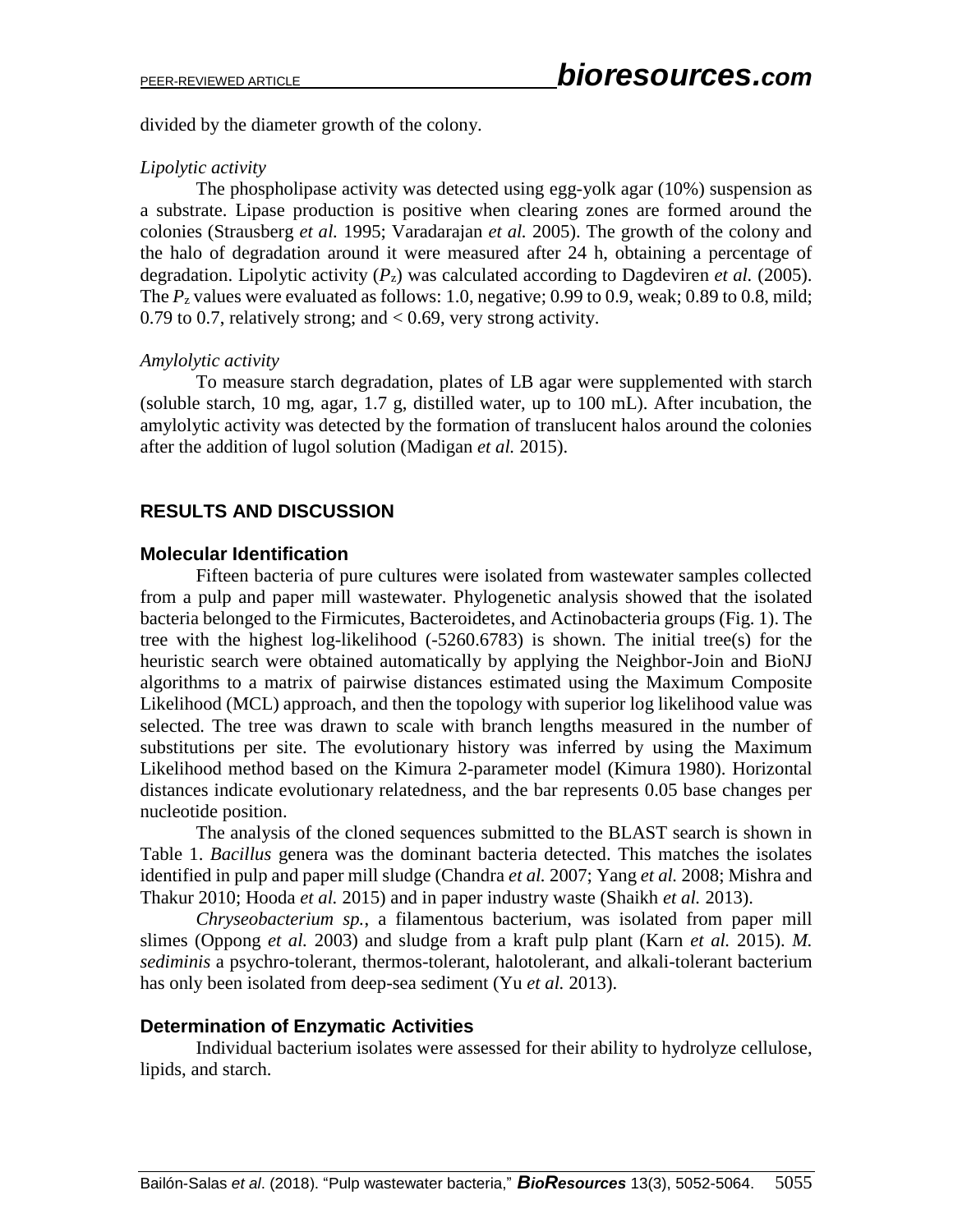

**Fig. 1.** Bacterial phylogenetic tree based on16S rDNA gene sequences from the clone library

| ID             | Phylogenetic<br><b>Affiliation</b> | Organism                               | <b>Similarity</b><br>(%) |
|----------------|------------------------------------|----------------------------------------|--------------------------|
| 1              | <b>Firmicutes</b>                  | <b>B. subtilis KY206830.1</b>          | 100                      |
| $\overline{2}$ | <b>Firmicutes</b>                  | B. megaterium MG011586.1               | 100                      |
| 3              | <b>Firmicutes</b>                  | B. licheniformis MG283323.1            | 100                      |
| 4              | <b>Firmicutes</b>                  | B. subtilis subsp. Subtilis KY886249.1 | 100                      |
| 5              | <b>Firmicutes</b>                  | B. licheniformis MF045813.1            | 100                      |
| 6              | <b>Firmicutes</b>                  | B. subtilis subsp. Subtilis KY886249.1 | 100                      |
| 7              | <b>Firmicutes</b>                  | B. cereus KY495215.1                   | 100                      |
| 8              | <b>Bacteriodetes</b>               | C. daecheongense NR_114019.1           | 99                       |
| 9              | <b>Firmicutes</b>                  | B. thuringiensis MG722793.1            | 99                       |
| 10             | Actinobacteria                     | M. sediminis KP282791.1                | 99                       |
| 11             | <b>Firmicutes</b>                  | Bacillus pumilus MF187646.1            | 100                      |
| 12             | <b>Firmicutes</b>                  | B. licheniformis MF045813.1            | 100                      |
| 13             | <b>Firmicutes</b>                  | <b>B.</b> subtilis KY072760.1          | 100                      |
| 14             | <b>Firmicutes</b>                  | B. pumilus MF187646.1                  | 100                      |
| 15             | <b>Firmicutes</b>                  | <b>B.</b> cereus HE660037.1            | 100                      |

| <b>Table 1.</b> Molecular Identification of the Isolates. |  |  |  |
|-----------------------------------------------------------|--|--|--|
|-----------------------------------------------------------|--|--|--|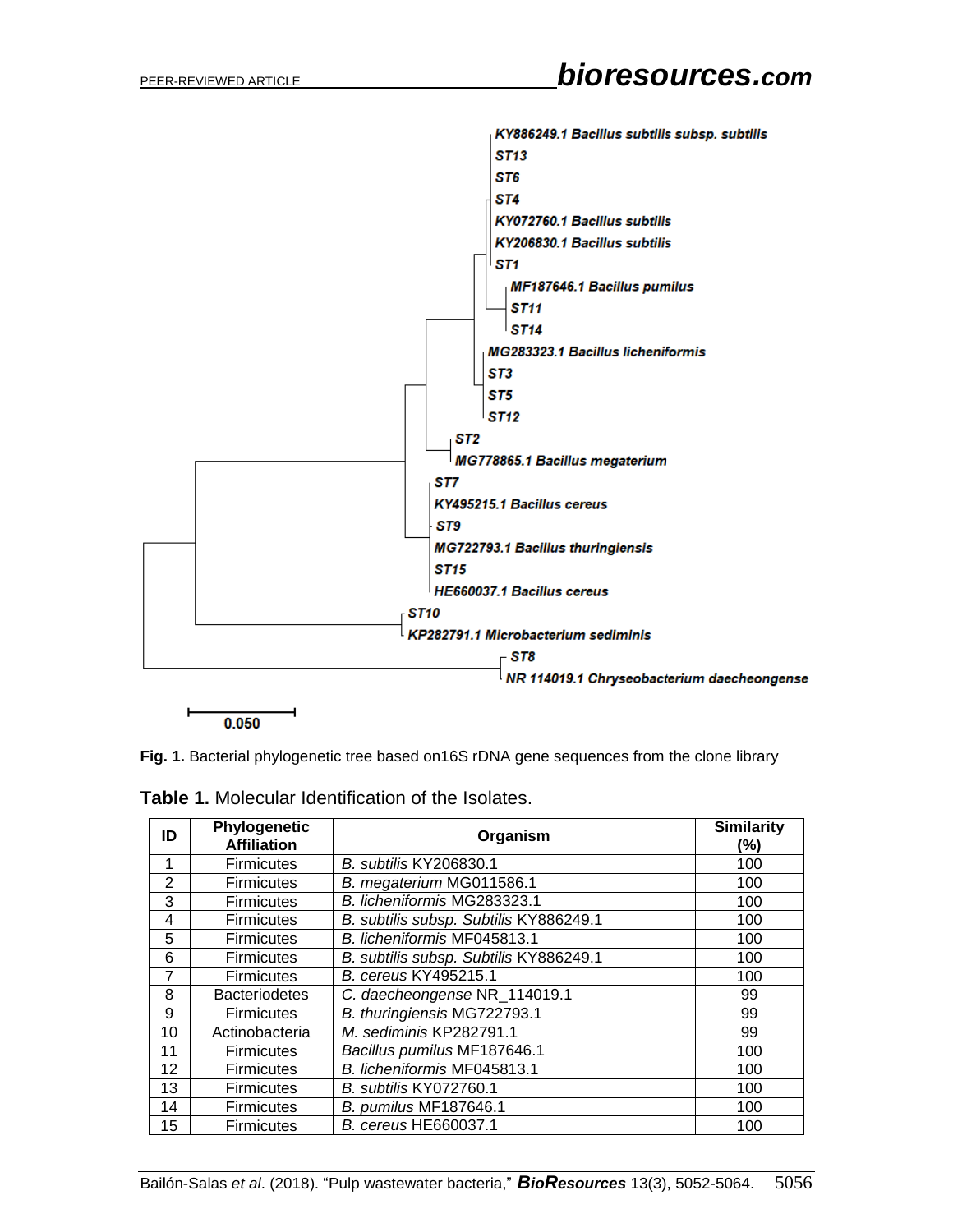#### **Detection of Cellulolytic Activity**

The endoglucanase activity is represented by the EI of cellulase activity in Fig. 2 and Fig. 3. *B. cereus* was a more potent bacterium in terms of hydrolysis of CMC (6.27 to 7.92). This coincides with reports from Xia *et al*. (2008) and Gao *et al.* (2008), where various samples from different sources were compared for their cellulolytic activity of cellulases. The hydrolysis halo diameters (1.47 cm, 24 h) were greater than that from isolated fungi (1.3 cm, 48 h) from the same study lagoon (Ordaz-Dìaz *et al.* 2016). These enzymes have great potential to be used principally in recycled kraft pulps of paper production (Oksanen *et al*. 2000), in biofuel production (Srivastava *et al.* 2017), textile processing (Madhu and Chakraborty 2017), and food industry (Bamforth 2009).



**Fig. 2.** Interval plot of EI of cellulase activity from different isolates



**Fig. 3***.* Carboxymethyl cellulose digestion assay results. Petri dishes containing CMC were colored with Congo red. The strains are identified by their ID numbers in Table 1.

There was similar production (0.80 to 1.14) in *B. subtilis subsp. subtilis*, *C. daecheongense*, *M. sediminis*, and one strain *B. licheniformis.* Low EI of cellulase activity (0.14 to 0.30) was found in *B. subtilis*, *B. thuringiensis*, *B. pumilus*, and two strains of *B.*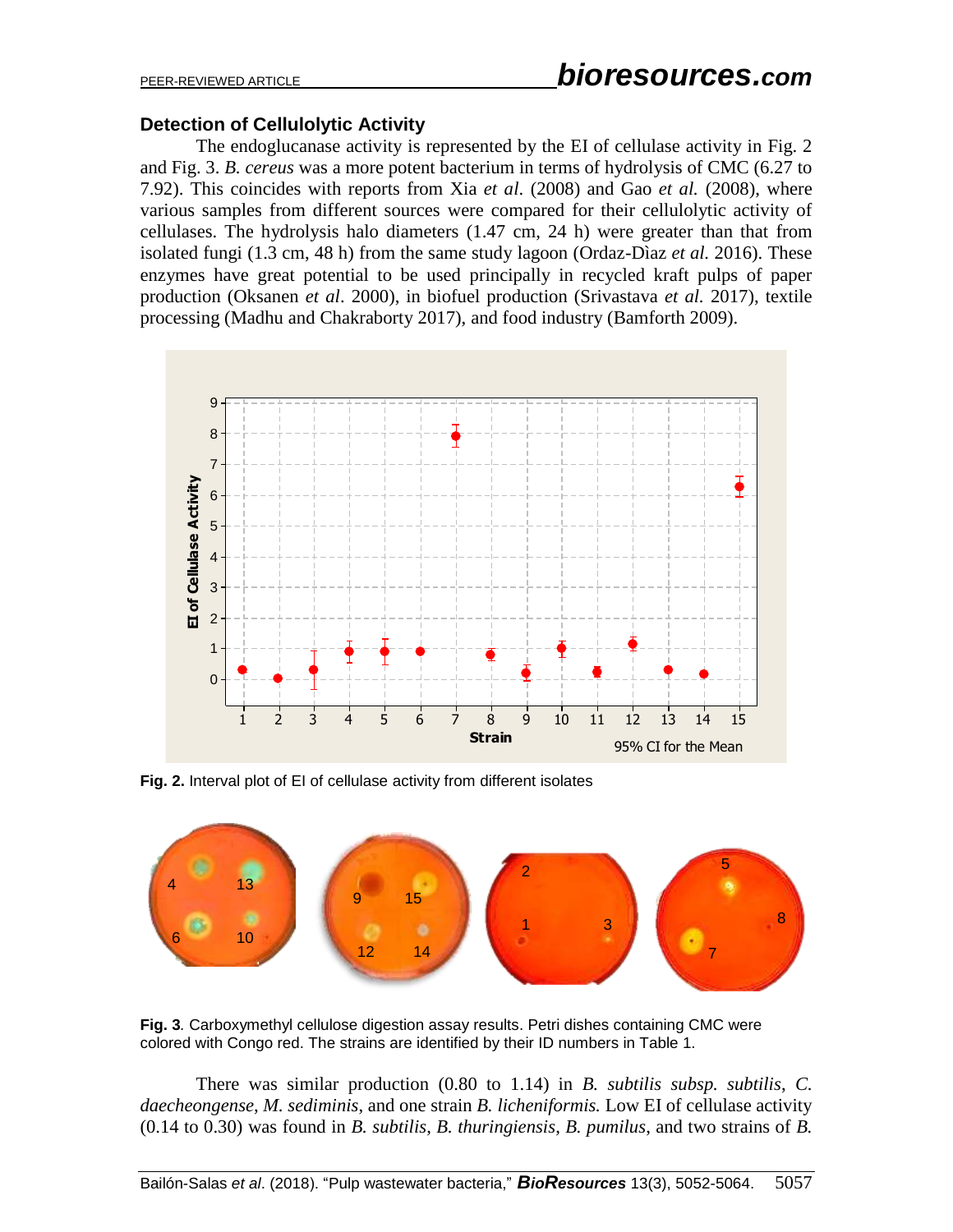#### *licheniformis*.

Some microorganisms from extreme habitats have a capacity of environmental adaptation through modulation of enzymatic function (Brooks *et al.* 2010). This explains why *B. cereus*isolated from cheese does not exhibit cellulolytic activity (Molva *et al.* 2009) and why in this work no CMCase activity was observed in *B. megaterium.*

#### **Determination of Lipolytic Activity**

The bacterial growth is shown on agar plates/egg yolk in Fig. 4. The bacterial colonies presented bright and iridescent halos, which detected the presence of lipases. Strains 7 (*B. cereus*,  $P_z = 0.28$ ), 15 (*B. cereus*,  $P_z = 0.37$ ), and 9 (*B. thuringiensis*,  $P_z = 0.28$ ) 0.49) were very strong producers. Strain 8 (*C. daecheongense*) was a mild producer ( $P<sub>z</sub>$  = 0.86).

*Bacillus* species have a lipolytic system that is well-suited for biotechnological applications (Jaeger *et al.* 1999). Vasiee *et al.* (2016) recognized *Bacillus cereus* as the best lipase-producing bacteria of all isolates studied. The extracellular lipase of *Bacillus subtilis* (Ma *et al.* 2018) was reported. Additionally, Aboulwafa *et al*. (2016) reported that *B. thuringiensis* is a strong producer ( $P_z = 0.49$  in the current study). Genes encoding degradative lipases have been studied (Dubois *et al.* 2012; Slamti *et al.* 2014). These bacterial lipases could be applied in pulp and paper manufacture (Gutiérrez *et al.* 2009) and in wastewater treatment (Hachemi *et al.* 2017).



**Fig. 4.** Phospholipase activity in egg yolk agar of strains. The strains are identified by their ID numbers in Table 1.



**Fig. 5.** The amylolytic activity at 30 °C

# **Determination of Amylolytic Activity**

In Fig. 5 the clear zone around the bacterial colony confirms the secretion of amylolytic enzymes by the isolates 1, 2, 3, 4, 5, 6, 7, 8, 9, 10, 12, 13, 14, and 15. The amylolytic activity of *C. daecheongense* was the most potent for hydrolyzing starch.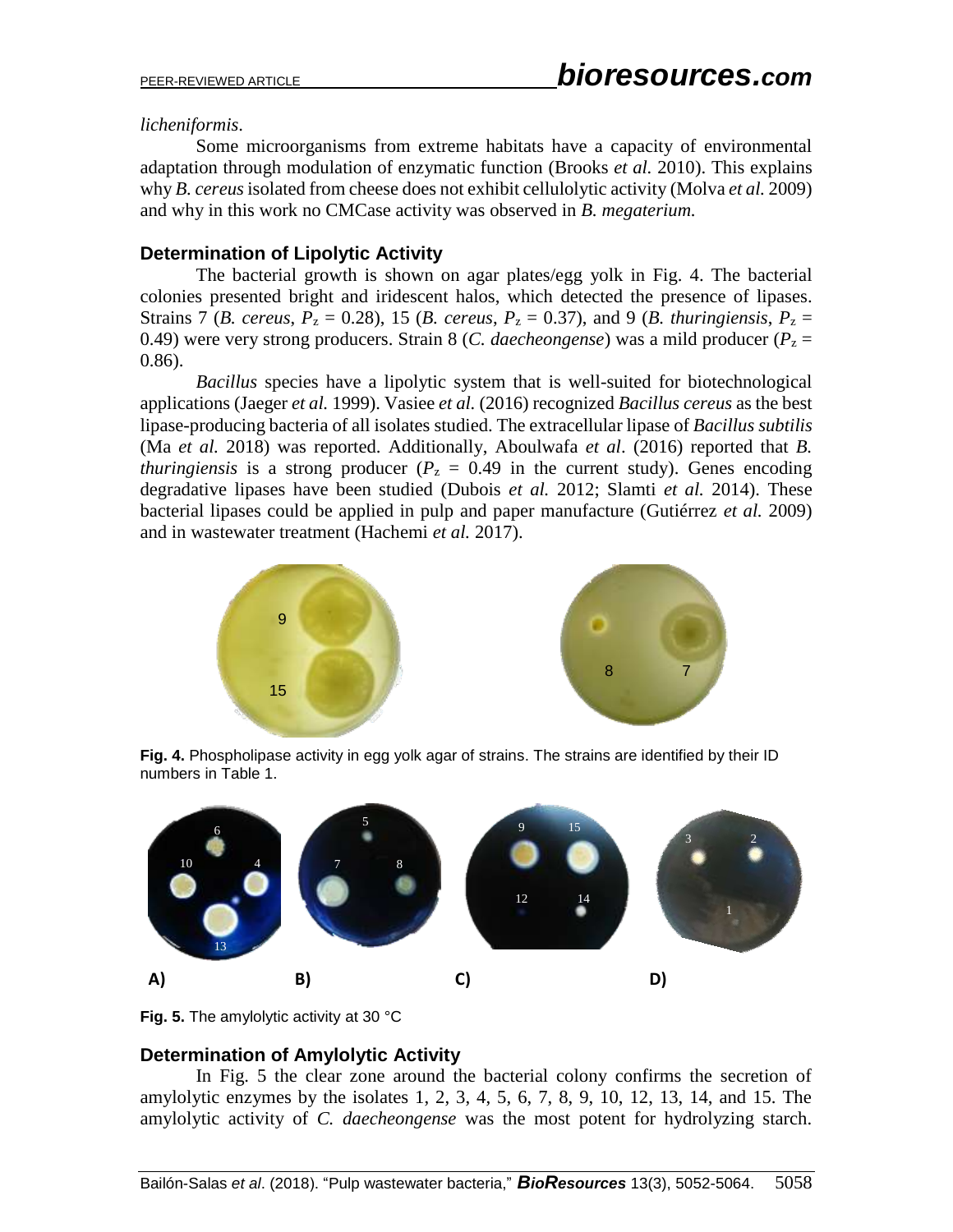*Chryseobacterium* species isolated from soils (Wang *et al.* 2011) and from organic kitchen wastes (Hasan *et al.* 2017) express extracellular amylases. The gene encoding the betaamylase of *B. cereus* (Nanmori *et al.* 1993), alpha-amylase of *B. subtilis* (Yang *et al.* 2012) and in *B. licheniformis* (Hoshida *et al.* 2013) has been reported.

However, in Fig. 6 it is observed that the amylolytic activity of *C. daecheongense* do not have noticeable differences with strains corresponding to the *Bacillus* genus (isolates 1, 2, 7, 9, 11, and 12). A median production of the other strains was obtained (0.19-0.61). The *Bacillus* genus produces amylases that are of great interest in industrial processes due to their high thermo-stability (Goes and Sheppard 1999; Prakash and Jaiswal 2010). In this study, the amylolytic activity of *B. pumilus*, *B. cereus*, and *B. thuringiensis* was 61%, 55%, and 43%, respectively. The amylolytic production of *B. thuringiensis* isolates from cheese has been reported by Molva *et al.* (2009), where 27% of the isolates showed the capacity of starch hydrolysis.



**Fig. 6.** Interval plot of amylolytic activity

# **CONCLUSIONS**

- 1. Fifteen bacterial strains were isolated from an aerated lagoon of a pulp and paper mill. *Bacillus* species were the dominant bacteria detected. A novel finding was the presence of *M. sediminis*.
- 2. Isolates 7 and 15, identified as *B. cereus*, were the most efficient producers of cellulase and lipase. *C. daecheongense* was the most effective in hydrolyzing starch.
- 3. The aerated lagoons of a pulp and paper mill are a promising source of bacteria with enzymes relevant to industrial applications. These bacterial isolates could be of interest for the pulp and paper wastewater treatment.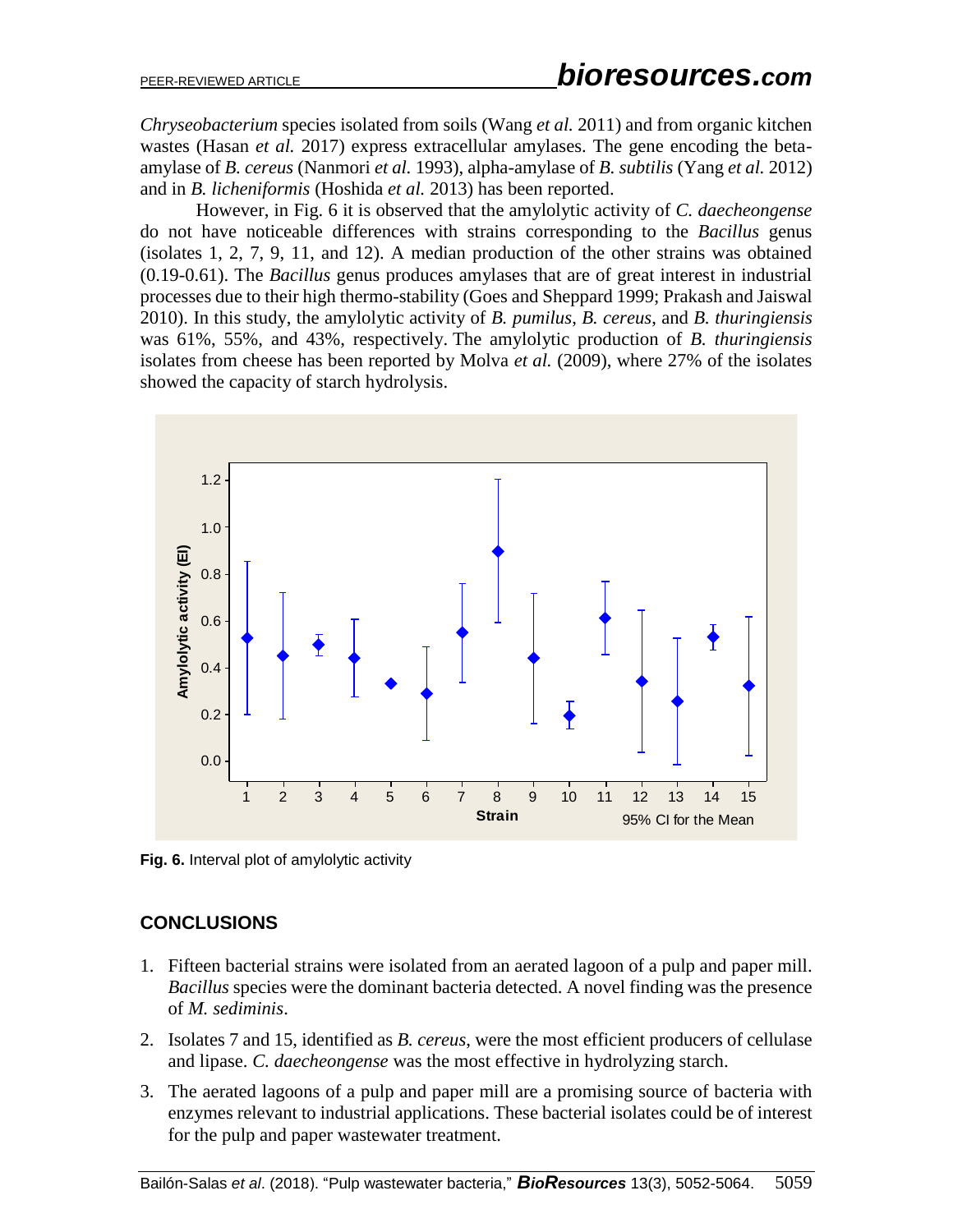# **ACKNOWLEDGMENTS**

The support of the Science and Technology National Council (CONACyT) was gratefully appreciated, as it was received by one of the writers for the scholarship (419668/257494).

# **REFERENCES CITED**

- Aboulwafa, M., Elleboudy, N., ElKhatib, W., and Hassouna, N. (2016). "Production and characterization of phospholipases C from some *Bacillus thuringiensis* isolates recovered from Egyptian soil," *International Journal of Biotechnology for Wellness Industries* 5(1), 10-24. DOI: 10.6000/1927-3037.2016.05.01.3
- Bailón-Salas, A. M., Ordaz-Díaz, L. A., Valle-Cervantes, S., López-Miranda, J., Urtiz-Estrada, N., Páez-Lerma, J. B., de León-Mata, G. D., and Rojas-Contreras, J. A. (2017). "Bacterial diversity in two aerated lagoons of a pulp and paper effluent and their interaction with a commercial inoculum using PCR-DGGE," *BioResources* 12(3), 5487-5501. DOI: 10.15376/biores.12.3.5487-5501
- Bajpai, P. (1999). "Application of enzymes in the pulp and paper industry," *Biotechnology Progress* 15(2), 147-157. DOI: 10.1021/bp990013k
- Bamforth, C. W. (2009). "Current perspectives on the role of enzymes in brewing," *Journal of Cereal Science* 50(3), 353-357. DOI: 10.1016/j.jcs.2009.03.001
- Bortolazzo, N. G. (2011). *Isolamento e seleção de fungos celulolíticos para hidrólise enzimática do bagaço de cana-de-açúcar*, Ph.D. Dissertation, Universidade de São Paulo, São Paulo, Brazil*.*
- Brooks, A. N., Turkarslan, S., Beer, K. D., Yin Lo, F., and Baliga, N. S. (2010). "Adaptation of cells to new environments," *Wiley Interdisciplinary Reviews: Systems Biology and Medicine* 3(5), 544-561. DOI: 10.1002/wsbm.136
- Chandra, R., Raj, A., Purohit, H. J., and Kapley, A. (2007). "Characterisation and optimisation of three potential aerobic bacterial strains for kraft lignin degradation from pulp paper waste," *Chemosphere* 67(4), 839-846. DOI: 10.1016/j.chemosphere.2006.10.011
- Cutting, S. M., and Vander Horn, P. B. (1990). "Genetic analysis," in: *Molecular Biological Methods for Bacillus*, John Wiley and Sons, Sussex, UK, pp. 27-74.
- Dagdeviren, M., Cerikcioglu, N., and Karavus, M. (2005). "Acid proteinase, phospholipase and adherence properties of *Candida parapsilosis* strains isolated from clinical specimens of hospitalised patients," *Mycoses* 48(5), 321-326. DOI: 10.1111/j.1439-0507.2005. 01145.x
- Dubois, T., Faegri, K., Perchat, S., Lemy, C., Buisson, C., Nielsen-Leroux, C., Gohar, M., Jacques, P., Ramarao, N., Kolstø, A-B, and Lereclus, D. (2012). "Necrotrophism is a quorum-sensing-regulated lifestyle in *Bacillus thuringiensis*," *PLoS Pathogens* 8(4), e1002629. DOI: 10.1371/journal.ppat.1002629
- Forster, S., Lappin-Scott, H. M., Snape, J. R., and Porter, J. (2003). "Rains, drains and active strains: Towards online assessment of wastewater bacterial communities," *Journal of Microbiological Methods* 55(3), 859-864. DOI: 10.1016/j.mimet.2003.08.004
- Gao, X. A., Ju, W. T., Jung, W. J., and Park, R. D. (2008). "Purification and characterization of chitosanase from *Bacillus cereus* D-11," *Carbohydrate Polymers*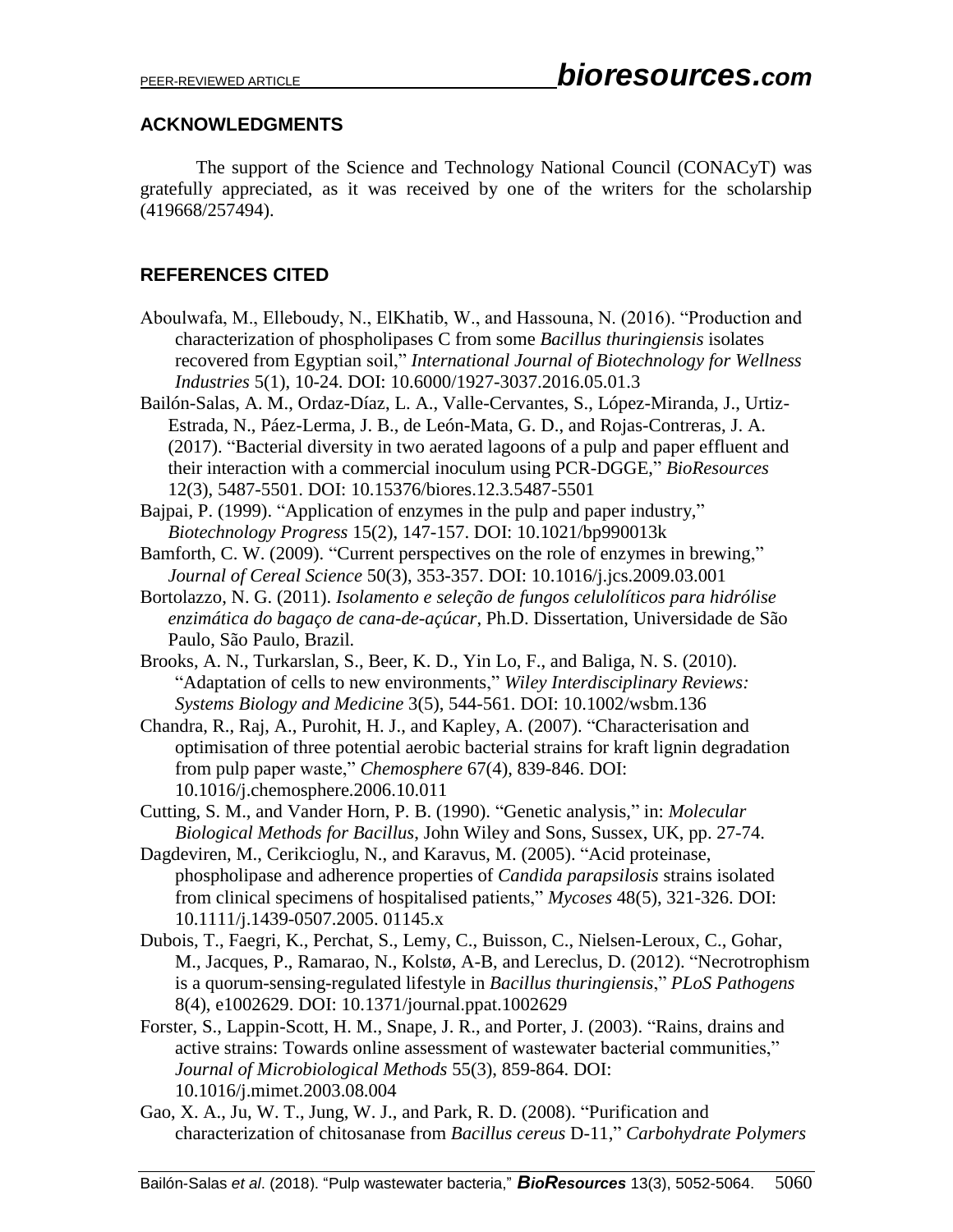72(3), 513-520. DOI: 10.1016/j.carbpol.2007.09.025

- Goes, A. P., and Sheppard, J. D. (1999). "Effect of surfactants on  $\alpha$ -amylase production in a solid substrate fermentation process," *Journal of Chemical Technology and Biotechnology* 74(7), 709-712. DOI: 10.1002/(SICI)1097- 4660(199907)74:7<709::AID-JCTB94>3.0.CO;2-C
- Gratia, E., Weekers, F., Margesin, R., D'Amico, S., Thonart, P., and Feller, G. (2009). "Selection of a cold-adapted bacterium for bioremediation of wastewater at low temperatures," *Extremophiles* 13(5), 763-768. DOI: 10.1007/s00792-009-0264-0
- Gutiérrez, A., del Río, J. C., and Martínez, A. T. (2009). "Microbial and enzymatic control of pitch in the pulp and paper industry," *Applied Microbiology and Biotechnology* 82(6), 1005-1018. DOI: 10.1007/s00253-009-1905-z
- Hachemi, L., Benattouche, Z., and Belgherras, M. E. (2017). "Lipolytic bacteria use as bio-decontaminating natural in the water purification stations," *International Journal of Biological Macromolecules* 105, 873-878. DOI: 10.1016/j.ijbiomac.2017.07.106
- Hall, T. A. (1999). "BioEdit: A user-friendly biological sequence alignment editor and analysis program for Windows 95/98/NT," *Nucleic Acids Symposium Series* 41, 95- 98.
- Hansen, G. H., Lübeck, M., Frisvad, J. C., Lübeck, P. S., and Andersen, B. (2015). "Production of cellulolytic enzymes from ascomycetes: Comparison of solid state and submerged fermentation," *Process Biochemistry* 50(9), 1327-1341. DOI: 10.1016/j.procbio.2015.05.017
- Hasan, M. M., Marzan, L. W., Hosna, A., Hakim, A., and Azad, A. K. (2017). "Optimization of some fermentation conditions for the production of extracellular amylases by using *Chryseobacterium* and *Bacillus* isolates from organic kitchen wastes," *Journal of Genetic Engineering and Biotechnology* 15(1), 59-68. DOI: 10.1016/j.jgeb.2017.02.009
- Hooda, R., Bhardwaj, N. K., and Singh, P. (2015). "Screening and identification of ligninolytic bacteria for the treatment of pulp and paper mill effluent," *Water, Air, and Soil Pollution* 226(9), 305. DOI: 10.1007/s11270-015-2535-y
- Hoshida, H., Fujita, T., Cha-aim, K., and Akada, R. (2013). "N-glycosylation deficiency enhanced heterologous production of a *Bacillus licheniformis* thermostable αamylase in *Saccharomyces cerevisiae*," *Applied Microbiology and Biotechnology* 97(12), 5473-5482. DOI: 10.1007/s00253-012-4582-2
- Hough, D. W., and Danson, M. J. (1999). "Extremozymes," *Current Opinion in Chemical Biology 3*(1), 39-46. DOI: 10.1016/S1367-5931(99)80008-8
- Hugenholtz, P. (2002). "Exploring prokaryotic diversity in the genomic era," *Genome Biology* 3(2), 1-8. DOI: 10.1186/gb-2002-3-2-reviews0003
- Jaeger, K. E., Dijkstra, B. W., and Reetz, M. T. (1999). "Bacterial biocatalysts: Molecular biology, three-dimensional structures, and biotechnological applications of lipases," *Annual Reviews in Microbiology* 53(1), 315-351. DOI: 10.1146/annurev.micro.53.1.315
- Karam, J., and Nicell, J. A. (1997). "Potential applications of enzymes in waste treatment," *Journal of Chemical Technology and Biotechnology* 69(2), 141-153. DOI: 10.1002/(SICI)1097-4660(199706)69:2<141::AID-JCTB694>3.0.CO;2-U
- Karn, S. K., Kumari, S., and Chakrabarti, S. K. (2015). "Bio-removal of chlorophenols from industrial effluents in open bioreactor system," *Journal of Chemistry & Applied Biochemistry* 2(1), 108.
- Karrasch, B., Parra, O., Cid, H., Mehrens, M., Pacheco, P., Urrutia, R., Valdovinos, C.,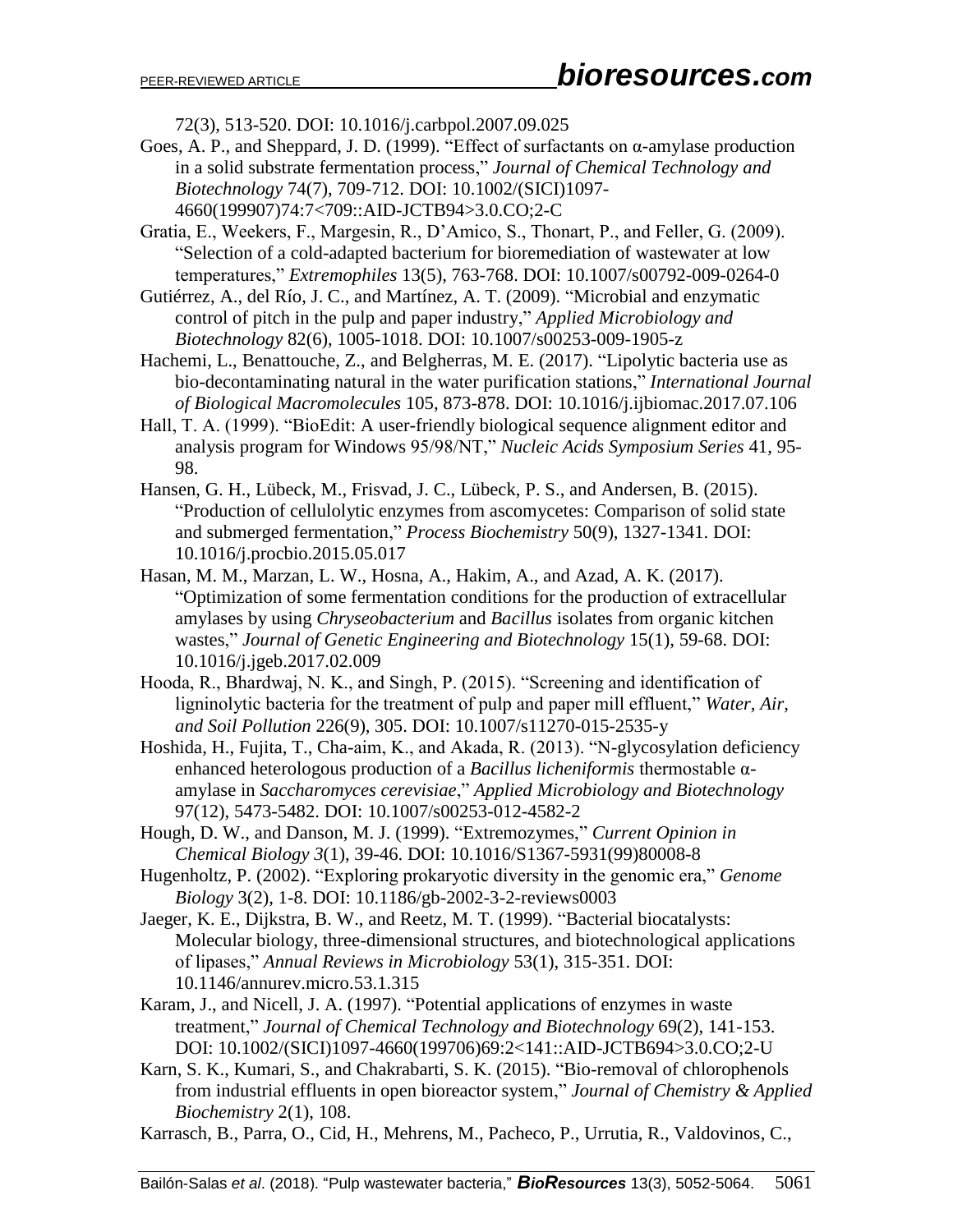and Zaror, C. (2006). "Effects of pulp and paper mill effluents on the microplankton and microbial self-purification capabilities of the Biobío river, Chile," *Science of the Total Environment* 359(1), 194-208. DOI: 10.1016/j.scitotenv.2005.03.029

- Kimura, M. (1980). "A simple method for estimating evolutionary rates of base substitutions through comparative studies of nucleotide sequences," *Journal of Molecular Evolution* 16(2), 111-120. DOI: 10.1007/BF01731581
- Kulshreshtha, N. M., Kumar A., Dhall P., Gupta, S., Bisht, G., Pasha, S., and Kumar, R. (2010). "Neutralization of alkaline industrial wastewaters using *Exiguobacterium sp.*," *International Biodeterioration and Biodegradation* 64(3), 191-196. DOI: 10.1016/j.ibiod.2010.01.003
- Kumar, S., Stecher, G., and Tamura, K. (2016). "MEGA7: Molecular evolutionary genetics analysis version 7.0 for bigger datasets," *Molecular Biology and Evolution* 33(7), 1870-1874. DOI: 10.1093/molbev/msw054
- Kyllönen, H. L., Lappi, M. K., Thun, R. T., and Mustranta, A. H. (1988). "Treatment and characterization of biological sludges from the pulp and paper industry," *Water Science and Technology* 20(1), 183-192.
- Littlechild, J. A. (2015). "Enzymes from extreme environments and their industrial applications," *Frontiers in Bioengineering and Biotechnology* 3, 161. DOI: 10.3389/fbioe.2015.00161
- Liu, X., and Kokare, C. (2017). "Microbial enzymes of use in industry," *Biotechnology of Microbial Enzymes* 2017, 267-298. DOI: 10.1016/B978-0-12-803725-6.00011-X
- Ma, R. J., Wang, Y. H., Liu, L., Bai, L. L., and Ban, R. (2018). "Production enhancement of the extracellular lipase LipA in *Bacillus subtilis*: Effects of expression system and Sec pathway components," *Protein expression and purification*, 142, 81-87. DOI: 10.1016/j.pep.2017.09.011
- Madigan, M. T., Martinko, J. M., Bender, K. S., Buckley, D. H., and Stahl, D. A. (2015). *Brock: Biología de los Microorganismos* (14th Ed.), Pearson Educación, Madrid, Spain.
- Martínez-Martínez, M., Bargiela, R., and Ferrer, M. (2017). "Metagenomics and the search for industrial enzymes," *Biotechnology of Microbial Enzymes* 2017, 167-184. DOI: 10.1016/B978-0-12-803725-6.00007-8
- Mishra, M., and Thakur, I. S. (2010). "Isolation and characterization of alkalotolerant bacteria and optimization of process parameters for decolorization and detoxification of pulp and paper mill effluent by Taguchi approach," *Biodegradation* 21(6), 967- 978. DOI: 10.1007/s10532-010-9356-x
- Molina-Muñoz, M., Poyatos, J. M., Rodelas, B., Pozo, C., Manzanera, M., Hontoria, E., and Gonzalez-Lopez, J. (2010). "Microbial enzymatic activities in a pilot-scale MBR experimental plant under different working conditions," *Bioresource Technology* 101, 696-704. DOI: 10.1016/j.biortech.2009.08.071
- Molva, C., Sudagidan, M., and Okuklu, B. (2009). "Extracellular enzyme production and enterotoxigenic gene profiles of *Bacillus cereus* and *Bacillus thuringiensis* strains isolated from cheese in Turkey," *Food Control* 20(9), 829-834. DOI: 10.1016/j.foodcont.2008.10.016
- Nanmori, T., Nagai, M., Shimizu, Y., Shinke, R., and Mikami, B. (1993). "Cloning of the beta-amylase gene from *Bacillus cereus* and characteristics of the primary structure of the enzyme," *Applied and Environmental Microbiology* 59(2), 623-627.
- Oksanen, T., Pere, J., Paavilainen, L., Buchert, J., and Viikari, L. (2000). "Treatment of recycled kraft pulps with *Trichoderma reesei* hemicellulases and cellulases*,"*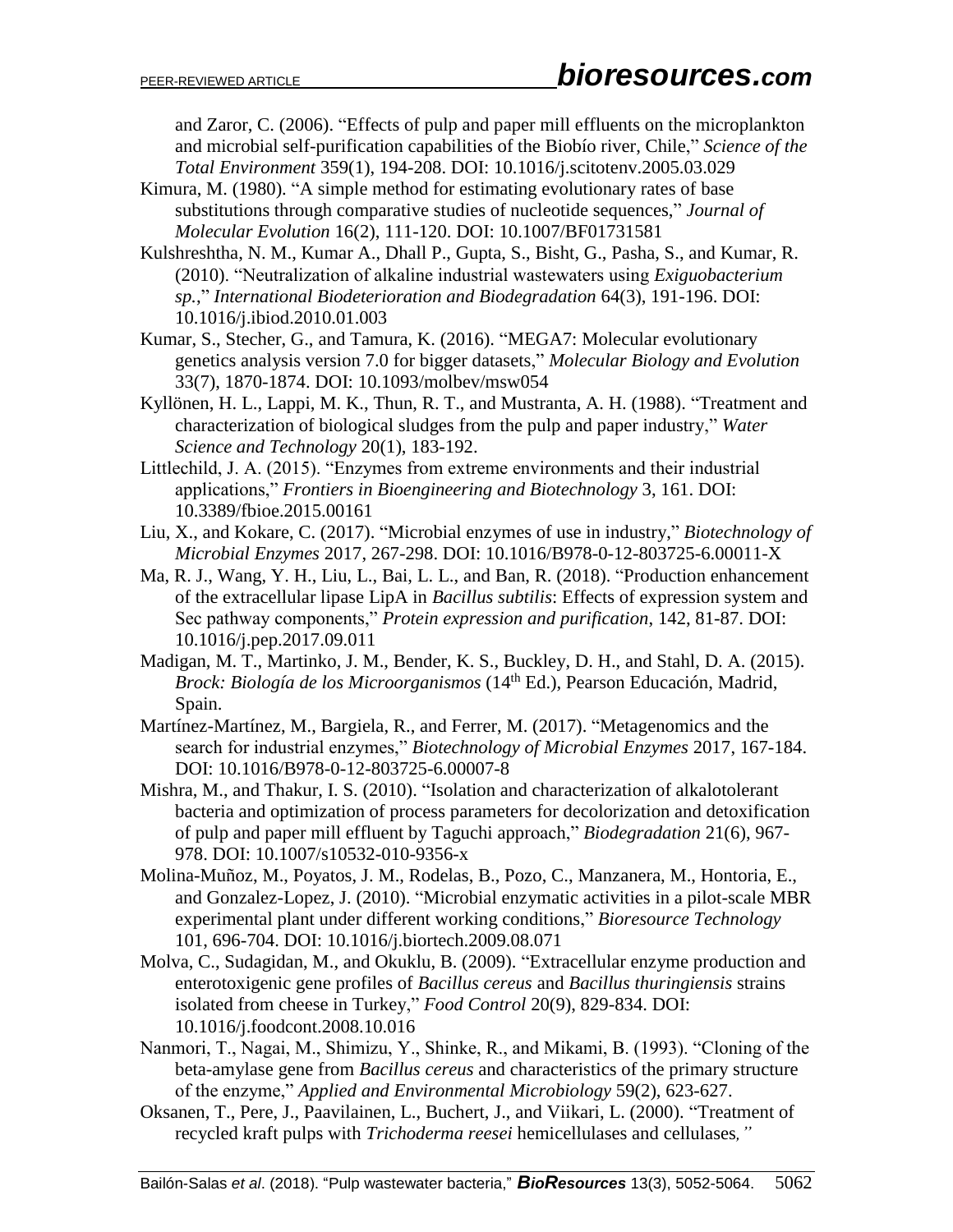*Journal of Biotechnology* 78(1), 39-48. DOI: 10.1016/S0168-1656(99)00232-1

- Oppong, D., King, V. M., and Bowen, J. A. (2003). "Isolation and characterization of filamentous bacteria from paper mill slimes," *International Biodeterioration & Biodegradation* 52(2), 53-62. DOI: 10.1016/S0964-8305(02)00174-9
- Ordaz-Díaz, L. A., Rojas-Contreras, J. A., Flores-Vichi, F., Flores-Villegas, M. Y., Álvarez-Álvarez, C., Velasco-Vázquez, P., and Bailón-Salas, A. M. (2016). "Quantification of endoglucanase activity based on carboxymethyl cellulose in four fungi isolated from an aerated lagoon in a pulp and paper mill," *BioResources* 11(3), 7781-7789. DOI: 10.15376/biores.11.3.7781-7789
- Persson, I., Tjerneld, F., and Hahn-Hägerdal, B. (1991). "Fungal cellulolytic enzyme production: A review," *Process Biochemistry* 26(2), 65-74. DOI: 10.1016/0032- 9592(91)80019-L
- Prakash, O., and Jaiswal, N. (2010). "α-Amylase: An ideal representative of thermostable enzymes," *Applied Biochemistry and Biotechnology* 160(8), 2401-2414. DOI: 10.1007/s12010-009-8735-4
- Rondon, M. R., Goodman, R. M., and Handelsman, J. (1999). "The Earth's bounty: Assessing and accessing soil microbial diversity," *Trends in Biotechnology* 17(10), 403-409. DOI: 10.1016/S0167-7799(99)01352-9
- Shaikh, N. M., Patel, A. A., Mehta, S. A., and Patel, N. D. (2013). "Isolation and screening of cellulolytic bacteria inhabiting different environment and optimization of cellulase production," *Universal Journal of Environmental Research and Technology* 3(1), 39-49.
- Slamti, L., Perchat, S., Huillet, E., and Lereclus, D. (2014). "Quorum sensing in *Bacillus thuringiensis* is required for completion of a full infectious cycle in the insect," *Toxins* 6(8), 2239-2255. DOI: 10.3390/toxins6082239
- Srivastava, A., D McMahon, K., Stepanauskas, R., and Grossart, H. P. (2016). "De novo synthesis and functional analysis of the phosphatase-encoding gene acI-B of uncultured Actinobacteria from Lake Stechlin (NE Germany)," *International Microbiology* 19(1), 39-47. DOI: 10.2436/20.1501.01.262
- Srivastava, N., Srivastava, M., Mishra, P. K., Gupta, V. K., Molina, G., Rodriguez-Couto, S., Manikanta, A., and Ramteke, P. W. (2017). "Applications of fungal cellulases in biofuel production: Advances and limitations," *Renewable and Sustainable Energy Reviews* 82, 2379-2386. DOI: 10.1016/j.rser.2017.08.074
- Strausberg, S. L., Alexander, P. A., Gallagher, D. T., Gilliland, G. L., Barnett, B. L., and Bryan, P. N. (1995). "Directed evolution of a subtilisin with calcium-independent stability," *Nature Biotechnology* 13(7), 669-673. DOI: 10.1038/nbt0795-669
- Streit, W. R., and Schmitz, R. A. (2004). "Metagenomics–The key to the uncultured microbes," *Current Opinion in Microbiology* 7(5), 492-498. DOI: 10.1016/j.mib.2004.08.002
- Teather, R. M., and Wood, P. J. (1982). "Use of Congo red-polysaccharide interactions in enumeration and characterization of cellulolytic bacteria from the bovine rumen," *Applied and Environmental Microbiology* 43(4), 777-780.
- Thompson, G., Swain, J., Kay, M., and Forster, C. F. (2001). "The treatment of pulp and paper mill effluent: A review," *Bioresource Technology* 77(3), 275-286. DOI: 10.1016/S0960-8524(00)00060-2
- Varadarajan, N., Gam, J., Olsen, M. J., Georgiou, G., and Iverson, B. L. (2005). "Engineering of protease variants exhibiting high catalytic activity and exquisite substrate selectivity," *Proceedings of the National Academy of Sciences of the*